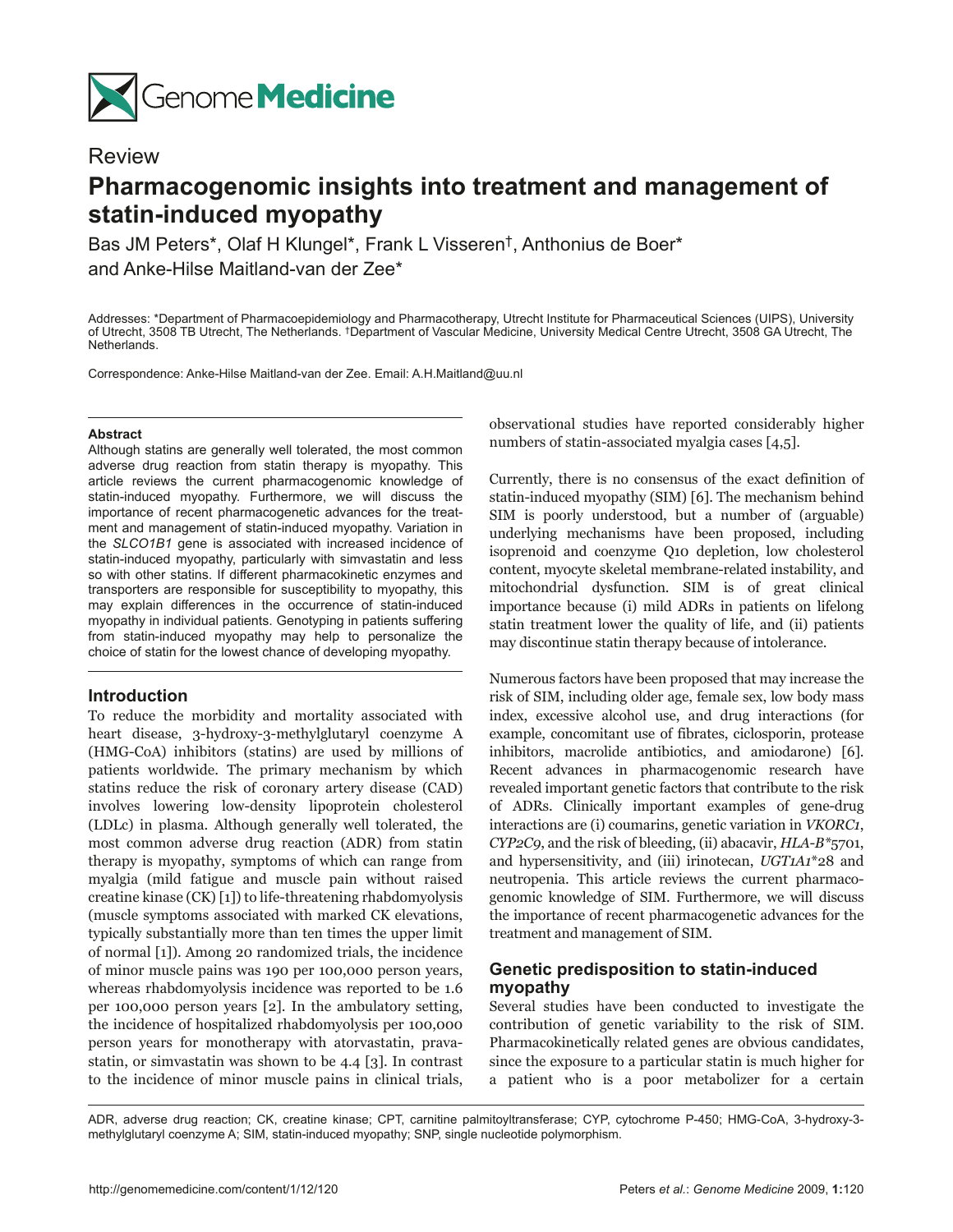cytochrome P-450 (CYP) enzyme, compared to an intermediate, extensive or rapid metabolizer. For example, the pharmacokinetics of fluvastatin depend on the *CYP2C9* genotype, with a three-fold difference in the active enantiomer and an even greater difference in the inactive enantiomer [7]. A case report in 2004/2005 suggested genetic variability within the *CYP2C8* gene to be causative of a case of rhabdomyolysis associated with cerivastatin (withdrawn from market) [8,9]. The relationship between *CYP3A4* and *CYP3A5* gene polymorphisms and atorvastatin-induced muscle damage was investigated in a case-control study with 68 cases and 69 controls [10]. Muscle damage (measured as degree of serum CK elevation) was greatest in patients on atorvastatin treatment and homozygous for the *CYP3A5*\*3 allele. Another study, including 136 patients with SIM (taking either atorvastatin or simvastatin) and 296 controls, investigated the relationship between 388 common single nucleotide polymorphisms (SNPs; most of them within CYPcoding genes) and elevated CK or myalgia, and reported an association between the *CYP2D6*\*4 allele and atorvastatininduced myopathy [11]. Interestingly, the results extended to muscle events induced by simvastatin, which is not known to be metabolized by CYP2D6.

Drug transporters that mediate the uptake and elimination of statins have recently gained interest. The hepatocellular influx transporter OATP1B1 (encoded by the *SLCO1B1*  gene) and intestinal and hepatocellular efflux transporter ABCB1 (*ABCB1* gene) have been shown to affect the pharmacokinetics of statins [12-14].

The pharmacokinetically different profile of statins between *SLCO1B1* genotypes has also been shown to affect the risk of myopathy. The SEARCH Collaborative Group study conducted a genome-wide association study in 85 myopathy cases and 90 controls who were all taking 80 mg of simvastatin once daily [15]. Only a non-coding SNP (rs4363657) within the *SLCO1B1* gene showed a strong association with myopathy. This SNP is in strong linkage disequilibrium with the non-synonymous rs4149056 SNP, which had previously been associated with altered statin pharmacokinetics [13,14]. For each copy of the variant allele, there was approximately a four times higher risk of myopathy. Importantly, this finding was replicated in a trial with subjects treated with 40 mg simvastatin once daily [15]. The STRENGTH study investigated the genetics of four *CYP* genes and the *SLCO1B1* gene in relation to SIM (use of simvastatin, atorvastatin and pravastatin was included). Not only did the study confirm the findings from the SEARCH study, it also reported an association between the *SLCO1B1* risk allele and myalgia symptoms without CK elevation for simvastatin and atorvastatin (weaker), but not for pravastatin treatment [16].

An additional potentially important, but very rare, SNP in the *SLCO1B1* gene is 1628T>G. This novel mutation was discovered by a Japanese group in a patient with pravastatin-induced myopathy [17], and was shown to reduce transporter activity of OATP1B1 [18]. In another study, the TTT (or TAT) haplotype of the *ABCB1* 1236C>T, 2677G>A/T, or 3435C>T polymorphisms was more frequently seen in the simvastatin-treated group without myalgia [19]. This observation may seem surprising, as simvastatin (acid) area under the plasma-concentrationtime curve has been shown to be 60% higher among homozygous haplotype *ABCB1 TTT* carriers [12].

# **Underlying disease in statin-induced myopathy**

Several underlying diseases may increase the risk of developing myopathy during statin therapy. These diseases include exercise intolerance disorders (such as McArdle disease or carnitine palmitoyltransferase (CPT) II deficiency), malignant hyperthermia, coenzyme Q10 deficiency, and gene-expression abnormalities (such as overexpression of major histocompatibility complex class I (MHC-I)) [20]. The evidence that these diseases lead to an increased risk of myopathy in combination with statin use is not always clear. However, for example, McArdle disease and CPT II deficiency have been shown to be more common in statin myopathy patients [21]. Both disorders are very rare (prevalence of McArdle 1:100,000 individuals [22], and CPT II deficiency 1:300,000 individuals [21]). These genetic or acquired diseases might be asymptomatic in patients starting statin therapy, and statins may then act as unmasking agents [23]. These underlying diseases might therefore be one reason why certain patients develop myopathy during statin use. However, because of the rarity of the diseases, it does not seem appropriate to test patients for these diseases before initiating statin use. If serum CK is still high after discontinuation of statins, the physician should pursue further diagnostic evaluations for the detection of neuromuscular disorders [23].

# **New insights into treatment and management**

With the increasing number of patients being treated with (high-dose) statins to meet the stringent cholesterol levels as advocated in (inter)national guidelines, SIM becomes more common in absolute numbers. Clinically, mild myopathic symptoms may lead to poor adherence to statin treatment and lower clinical benefit, and extreme myopathy manifests as the rare but life-threatening event rhabdomyolysis. Therefore, it is also important to evaluate the role of pharmacogenetic interactions in the prediction of the more common myalgia. This is a scientific challenge because of the difficulty of defining the phenotype, but is very valuable because the incidence of myalgia complaints is relatively high among statin users.

Besides genetics, other considerations should be taken into account when prescribing statins. For example, female sex was shown to be a risk factor for developing adverse effects during statin therapy [16]. This may be due to the fact that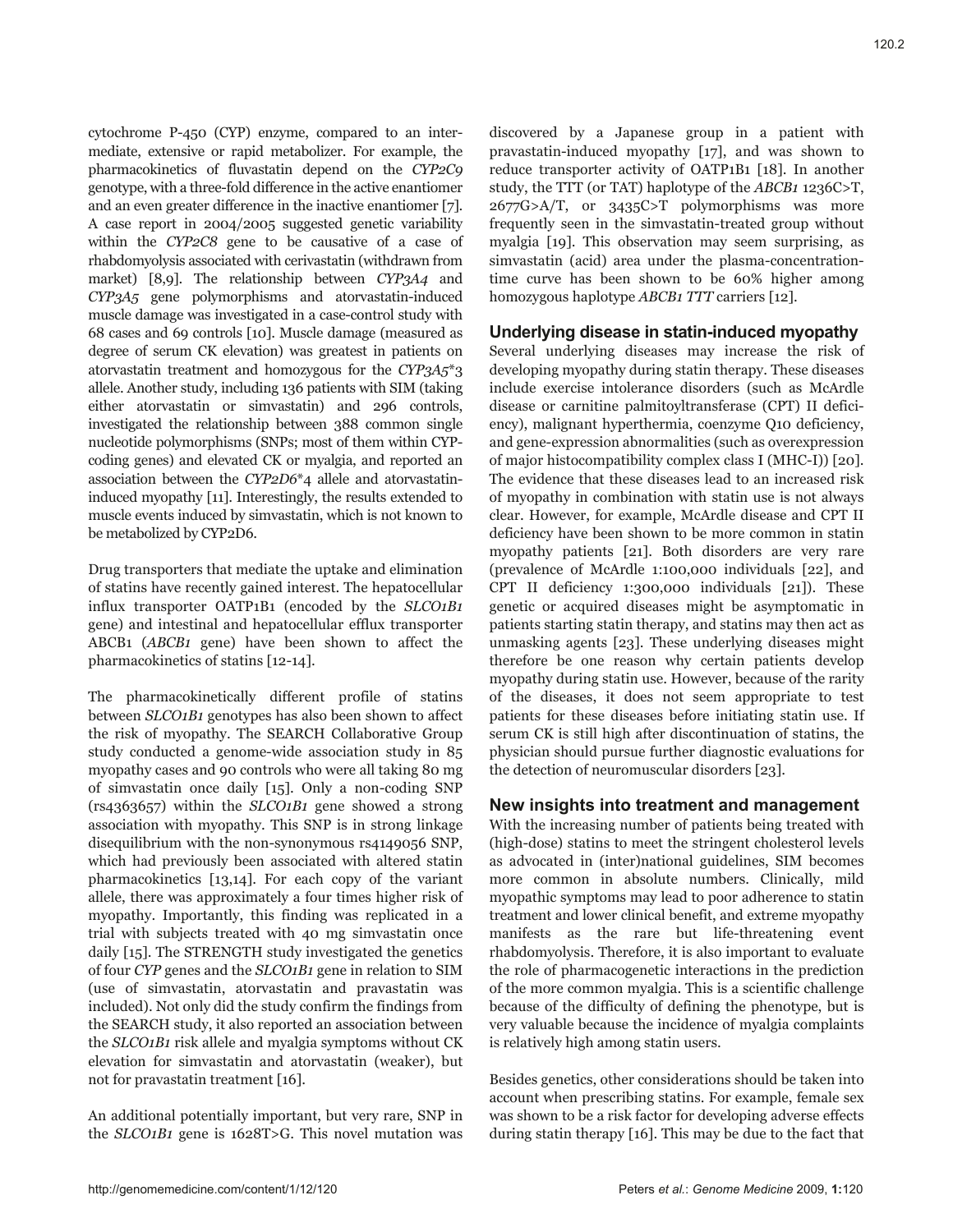the body weight of females is lower than that of males, and therefore lower doses for females should be considered [16]. It is also of utmost importance that the use of other drugs by the patient is considered. Patients that use CYP3A4 inhibitors (such as fibrates, protease inhibitors, amiodarone, and ciclosporin) should not use simvastatin, but should preferably be treated with a statin that is metabolized by other enzymes (such as fluvastatin or atorvastatin) [24].

### **Methodological issues in pharmacogenomics**

In this review, we have given an overview of the studies that aimed to unravel the contribution of genetic variability to the risk of SIM. Before addressing the clinical implications of these findings, it is important to note that there seems to be a common pattern of (pharmaco) genomic associations that cannot be confirmed by others [25]. Reasons for inconsistent findings between studies include differences in study population, different outcome definitions, statistical power issues, and chance findings due to testing many genetic variables. Many studies have been published that examine genetic markers for the prediction of statin efficacy [26]. However, very few genetic interactions have been confirmed, and the clinical utility of the interactions is very low, because the differential efficacy caused by genes is small [26]. With this in mind, the current evidence is most compelling for the *SLCO1B1* gene since this association has been confirmed in different studies [15,16] and the findings are corroborated by previously conducted genetic pharmacokinetic studies [14]. However, variation in other pharmacokinetic enzymes/drug transporters might also be of importance for one or more statins, and therefore statin-specific studies should be conducted to confirm these findings as well. It would be helpful for this process if the complete metabolic route for all statins were elucidated, but unfortunately this is not the case; the pathway is very complex and involves numerous transporters, CYP450 enzymes, and phase II enzymes.

#### **Implications for clinical practice**

The robust association between the *SLCO1B1* gene and SIM may warrant genetic testing in clinical practice, since it is increasingly clear that there might be an important genetic component in the prediction of the development of SIM during statin treatment. However, it is important to realize that there are significant differences between the statins concerning their route of hepatic uptake. Lipophilic statins such as fluvastatin can enter the liver via passive diffusion, while hydrophilic statins need active transportation. Importantly, fluvastatin has been shown to have a pharmacokinetic profile independent of *SLCO1B1* genotype [27]. In studies investigating the pharmacogenetics of SIM, simvastatin (and to a lesser extent atorvastatin) seems to be an important substrate for the OATP1B1 transporter. Patients with the rs4149056 polymorphism in the *SLCO1B1* gene should therefore preferably be treated with another

statin (such as fluvastatin). Because there are differences in pharmacokinetics and in susceptibility for drug transporters between statins, the genetic variation predicting the side-effects of these drugs might be different for each type of statin. Genotyping all patients before initiating therapy is not cost-effective at present because the risk of developing severe side-effects such as myopathy and rhabdomyolysis is low, but genotyping costs will probably decrease with time, changing the situation. In the future, genotyping before the start of therapy could be helpful in choosing the right statin for the individual patient, in such a way that the patient has a very low chance of developing SIM.

#### **Competing interests**

The division of Pharmacoepidemiology & Pharmacotherapy employing authors Bas Peters, Anthonius de Boer, Olaf Klungel, and Anke-Hilse Maitland-van der Zee, has received unrestricted funding for pharmacoepidemiological research from GlaxoSmithKline, Novo Nordisk, the private-public funded Top Institute Pharma (http://www. tipharma.nl, includes co-funding from universities, government, and industry), the Dutch Medicines Evaluation Board, and the Dutch Ministry of Health. Frank Visseren has no conflict of interest.

### **Authors' contributions**

Bas Peters and Anke-Hilse Maitland-van der Zee drafted the article. Anthonius de Boer, Olaf Klungel, and Frank Visseren reviewed and approved it for submission.

# **References**<br>1 Pasternak F

- Pasternak RC, Smith SC Jr, Bairey-Merz CN, Grundy SM, Cleeman JI, Lenfant C: **ACC/AHA/NHLBI Clinical Advisory on the Use and Safety of Statins.** *Stroke* 2002, **33:**2337- 2341.
- 2. Law M, Rudnicka AR: **Statin safety: a systematic review.** *Am J Cardiol* 2006, **97:**52C-60C.
- 3. Graham DJ, Staffa JA, Shatin D, Andrade SE, Schech SD, La Grenade L, Gurwitz JH, Chan KA, Goodman MJ, Platt R: **Incidence of hospitalized rhabdomyolysis in patients treated with lipid-lowering drugs.** *JAMA* 2004, **292:**2585- 2590.
- 4. Bruckert E, Hayem G, Dejager S, Yau C, Begaud B: **Mild to moderate muscular symptoms with high-dosage statin therapy in hyperlipidemic patients - the PRIMO study.** *Cardiovasc Drugs Ther* 2005, **19:**403-414.
- 5. Nichols GA, Koro CE: **Does statin therapy initiation increase the risk for myopathy? An observational study of 32,225 diabetic and nondiabetic patients.** *Clin Ther* 2007, **29:**1761- 1770.
- 6. Joy TR, Hegele RA: **Narrative review: statin-related myopathy.** *Ann Intern Med* 2009, **150:**858-868.
- 7. Kirchheiner J, Kudlicz D, Meisel C, Bauer S, Meineke I, Roots I, Brockmoller J: **Influence of** *CYP2C9* **polymorphisms on the pharmacokinetics and cholesterol-lowering activity of (-)-3S,5R-fluvastatin and (+)-3R,5S-fluvastatin in healthy volunteers.** *Clin Pharmacol Ther* 2003, **74:**186-194.
- 8. Ishikawa C, Ozaki H, Nakajima T, Ishii T, Kanai S, Anjo S, Shirai K, Inoue I: **A frameshift variant of CYP2C8 was identified in a patient who suffered from rhabdomyolysis after administration of cerivastatin.** *J Hum Genet* 2004, **49:**582-585.